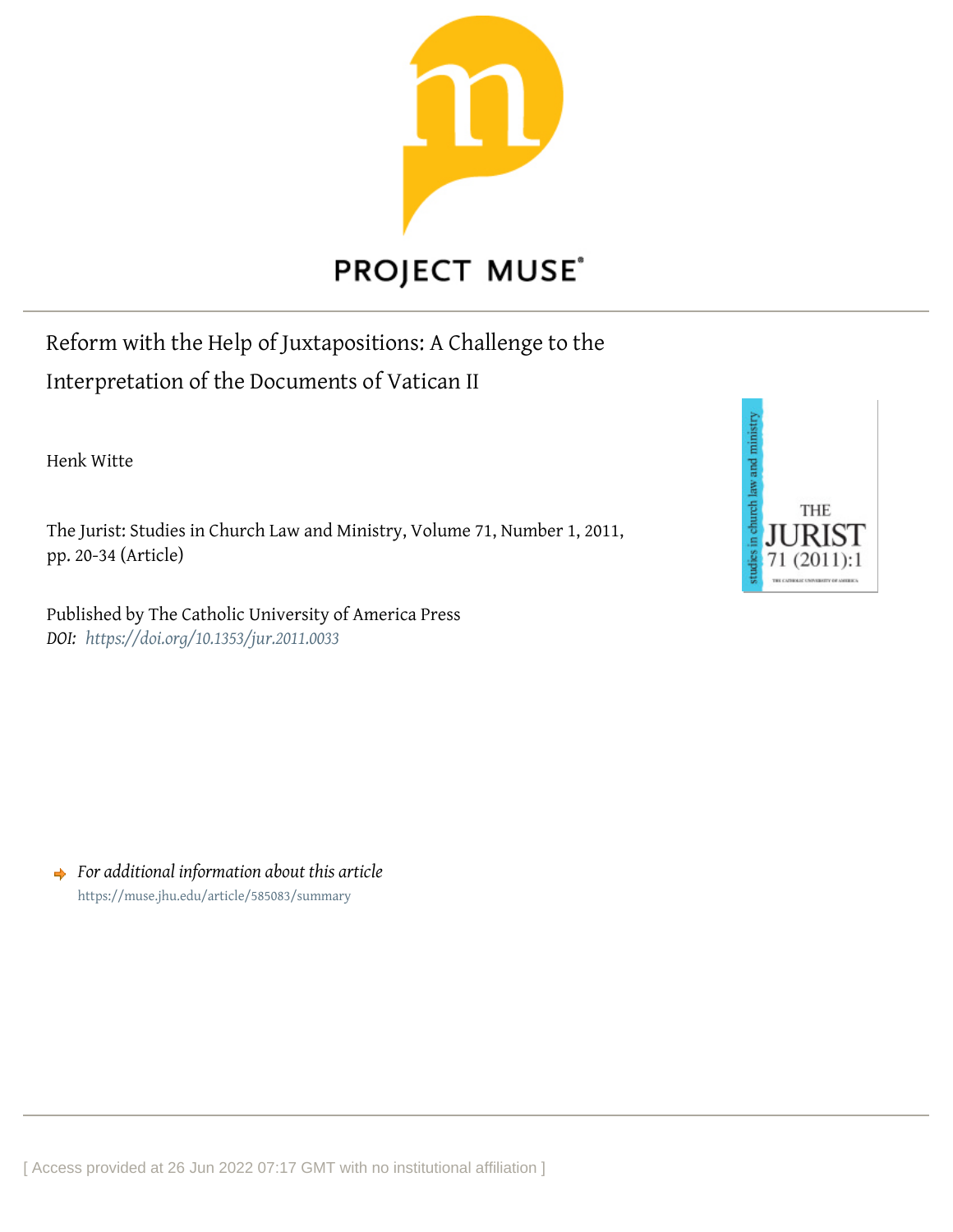# REFORM WITH THE HELP OF JUXTAPOSITIONS: A CHALLENGE TO THE INTERPRETATION OF THE DOCUMENTS OF VATICAN II

## Henk Witte\*

Why are conversion and reform in view of the unity of the Church not a constantly ongoing matter? Why is it that church renewal seems to stagnate? Does this possibly have to do with the way in which elements of reform and renewal were presented in the deliberations of the Second Vatican Council and finally were presented in its documents? Juxtaposition can be considered to be the method or strategy the council used in presenting the elements of reform and renewal. Juxtaposition also characterizes many conciliar statements. The main focus of this contribution concerns the question whether this method did not encumber the reception and interpretation of Vatican II with heavy baggage. Did it not cause several sterile debates in the post-conciliar period and does it not still continue to provoke them? Juxtapositions are a challenge to the interpretation of the council. How should we deal with them in order to encourage and implement the renewal Vatican II had in mind?

In order to answer these questions, first a clarification is needed in terms of understanding the phenomenon of juxtaposition. How can it be discovered in the council as a corpus of texts and as an historical event? The juxtaposition strategy had considerable influence on the reception and the interpretation of the council. A second topic concerns the question of how this influence came to the fore. Finally, we will discuss how to deal with juxtaposition in a fruitful way. Before we deal with these questions, a short introduction will determine the position of this contribution in the recent debate on the interpretation of Vatican II.

We recently noted the fiftieth anniversary of the announcement of the council by Pope John XXIII. This implies that only the generation of the faithful over 60 or 65 years of age has living memories of the council. Sometimes an appeal to these memories appears to justify a rather esoteric inward knowledge of the 'spirit' of the council that is used subsequently as a main criterion for the interpretation of the statements of the council.Younger generations of the faithful need an alternative access to

<sup>\*</sup> Tilburg School of Theology, Tilburg University, Netherlands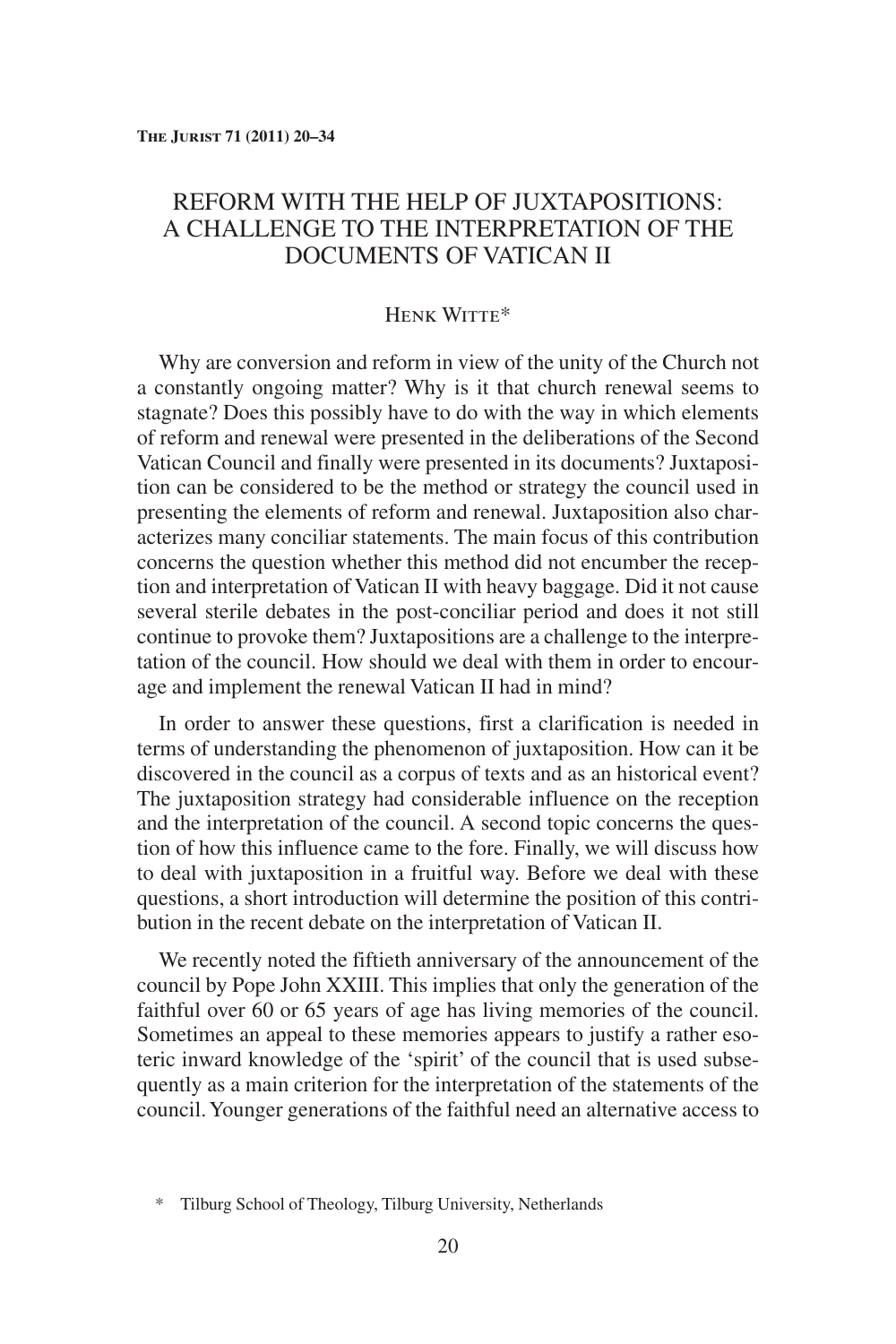the council. Recent contributions on the interpretation of the council by, among others, Ormond Rush, Christoph Theobald, Gilles Routhier, and Peter Hünermann are well aware of the necessity of formulating a short summary of the council, a 'canon of the canon,' which contains and discloses the council's intention, and shows the unity and the coherence of its sizeable corps of texts.<sup>1</sup> Pope Benedict XVI himself contributed to the discussion by introducing the distinction between "a hermeneutic of discontinuity and rupture" and "a hermeneutic of reform" in his Christmasaddress to the Roman Curia on December 22, 2005. The pope advocates a hermeneutic of reform as a model that guarantees continuity of principles and allows "some kind of discontinuity" on the level of contingent matters which refer to specific concrete historical situations.<sup>2</sup> Although Benedict XVI's observations are important in view of a sound interpretation of Vatican II, they do not supply, strictly speaking, a key to the documents of the council as a whole.

Searching for such a key, Christoph Theobald focuses on the principle of 'pastorality' from Pope John XXIII's opening speech, which he considers to be closely connected to the principle of 'ecumenicity.'It implies that the dogmatic teaching in itself is and should be truly pastoral and truly ecumenical. By focusing on this principle, Theobald succeeds in connecting the initial concentration of the council on the Church, and

<sup>1</sup> Ormond Rush, *Still Interpreting Vatican II: Some Hermeneutical Principles* (New York/Mahwah: Paulist Press, 2004); Karl Kardinal Lehmann, "Hermeneutik für einen künftigen Umgang mit dem Konzil," in *Zweites Vatikanum—vergessene Anstöße, gegenwärtige Fortschreibungen* (Quaestiones disputatae 207), ed. Günther Wassilowsky (Freiburg-Basle-Vienna: Herder, 2004) 71–89; Christoph Theobald, "The Theological Options of Vatican II: Seeking an 'Internal' Principle of Interpretation," *Concilium* (2005) 4, 87–107; Peter Hünermann, "The Ignored 'Text': On the Hermeneutics of the Second Vatican Council," *Concilum* (2005) 4, 118–136; Peter Hünermann, "Der Text: Werden— Gestalt—Bedeutung: Eine hermeneutische Reflexion," in *Die Dokumente des Zweiten Vatikanischen Konzils: Theologische Zusammenschau und Perspektiven* (Herders Theologischer Kommentar zum Zweiten Vatikanischen Konzil Bd. 5), ed. Peter Hünermann and Bernd Jochen Hilberath (Freiburg-Basle-Vienna: Herder, 2005) 56–87; Gilles Routhier, *Vatican II: Herméneutique et réception* ([Montréal]: Fides, 2006); Wolfgang Thönissen, *Dogma und Symbol: Eine Ökumenische Hermeneutik* (Freiburg-Basle-Vienna: Herder, 2008) 107–124; Christoph Theobald, *La réception du Vatican II, I: Accéder à la source* (Unam sanctam, Nouvelle série 1) (Paris: Éditions du Cerf, 2009).

<sup>2</sup> Benedictus XVI, "Ad Romanam Curiam ob omnia natalicia," *Acta Apostolicae Sedis* 98 (2006) 46–51. Pope Benedict grounds his distinction on Pope John XXIII's wellknown words which combine a concern for a pure and integral transmission of the substance of the doctrine of the faith with the possibility of a contextually appropriate way of presenting this doctrine.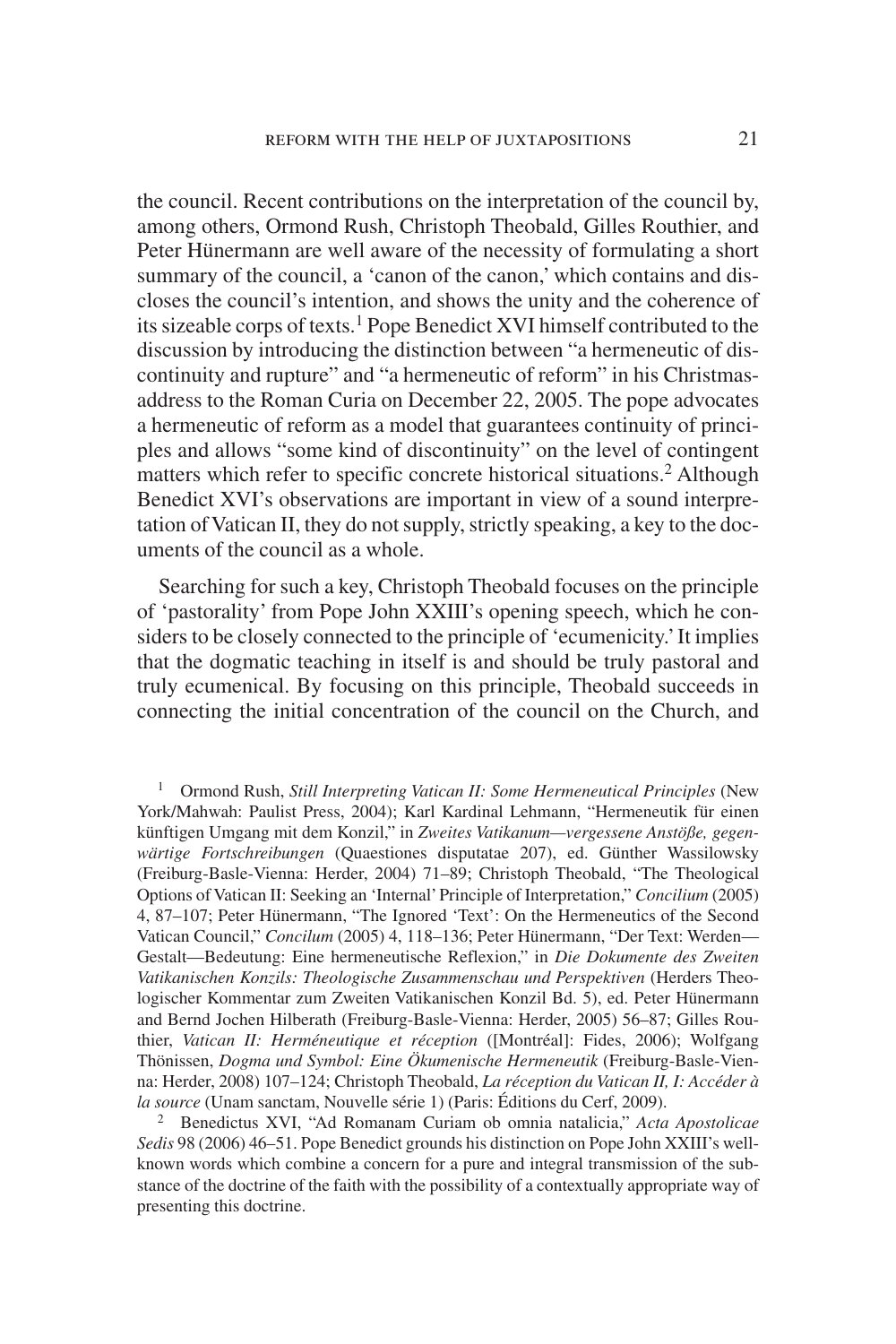items connected to it, as the main issue on the agenda (*Lumen gentium*) with the more fundamental theological and hermeneutical topics which were unfolded in the last session (*Dei Verbum* and *Gaudium et spes*).3 Peter Hünermann focuses on the shape of the text. It has a specific genre: that of a constitutional text. These texts depict the fundamental gestures and the corresponding order of a society in a way that requires assent. However, this assent is of another nature than an unambiguous 'yes' or 'no' as a judgment in matters of faith requires. In the case of the council the constitution concerns the Church and her life. Therefore, according to him, it can be compared with the constitution of a state or with the Rule of St. Benedict.<sup>4</sup> Also Joseph Cardinal Ratzinger reflected on a valid key to Vatican II. He stated that it deliberately wanted to insert the discourse on the Church within and subordinate to the discourse on God, therefore proposing a truly theo-logical ecclesiology.<sup>5</sup> According to Cardinal Ratzinger, the reception of Vatican II one-sidedly focused on *Lumen gentium* and disregarded its relation to the Constitution on the Sacred Liturgy, which preceded it not only for pragmatic reasons, but also affirmed the priority of worship, which implies the priority of God, over the Church. In the light of this dynamic, *Dei Verbum* affirmed God's

<sup>3</sup> Theobald, "The Theological Options of Vatican II," 127–128; cf. idem, *La réception du Vatican II*, 695–887.

<sup>4</sup> Hünermann, "Der Text: Werden—Gestalt—Bedeutung," 84.<br><sup>5</sup> Joseph Cardinal Ratzinger, *Weggemeinschaft des Glaubens*:

<sup>5</sup> Joseph Cardinal Ratzinger, *Weggemeinschaft des Glaubens: Kirche als Communio: Festgabe zum 75. Geburtstag herausgegeben vom Schülerkreis*, ed. Stephan Otto Horn and Vinzenz Pfnür (Augsburg: Sankt-Ulrich-Verlag, 2002) 109. This sentence is verbally affirmed by the Congregation for the Doctrine of the Faith in the "Commentary on the Document *Responses to Some Questions Regarding Certain Aspects of the Doctrine of the Church*," *Origins* 37/9 (July 19, 2007) 136–139 at 137. In his text Cardinal Ratzinger distances himself from Johann Baptist Metz's observation that Vatican II, compared with Vatican I, has situated its discourse on God within the context of its ecclesiological discussions. Cf. Johann Baptist Metz, *Memoria passionis: Ein provozierendes Gedächtnis in pluralistischer Gesellschaft: In Zusammenarbeit mit Johann Reikerstorfer* (Freiburg-Basle-Vienna: Herder, 2006) 71, 109–110. At p. 71, Metz refers to Karl Rahner, *Schriften zur Theologie* Bd. XIV (Einsiedeln-Zurich-Cologne: Benziger,1980) 287 ff. As more frequently occurs in Metz' writings, his references are lacking in accuracy. In this case it is unclear whether he refers to the article on pp. 287–302 ("Theologische Grundintention des II. Vatikanischen Konzils") or to the whole section on the Church (pp. 285–432) in this volume of Rahner's *Schriften*. By the way, in the article on pp. 287–302, Rahner does not mention a reason for the aforementioned conciliar situating of its discourse on God within the context of its discussion of the Church.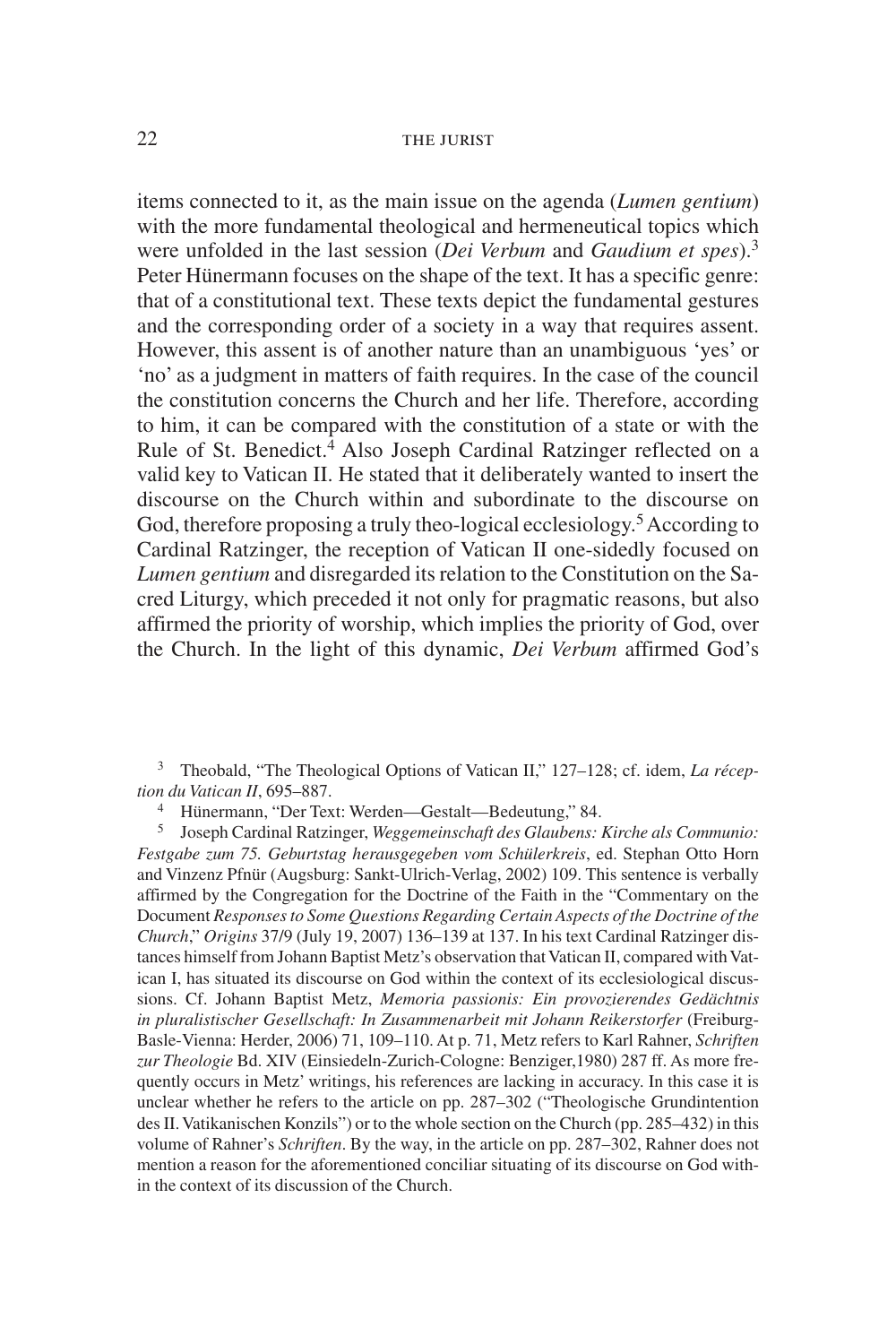gathering of the Church by his creative Word and *Gaudium et spes* presented worship in the shape of ethos, offered to the world.<sup>6</sup>

By doing so, they try to formulate a valid entrance into an understanding of Vatican II. This contribution may in some way be considered as an attempt to clarify a characteristic feature of what Hünermann calls a constitutional text: its internal structure which came about by using juxtapositions. Juxtaposition also clarifies the way in which Vatican II made its reform intentions concrete.As such it appears to be a methodological key to the council as a whole.

#### 1. *Juxtapositions in the Council*

According to Walter Kasper juxtaposition belongs to the conciliar tradition. He notes this in a contribution on the hermeneutics of the council that originates from 1986.<sup>7</sup> Kasper emphasizes that Vatican II situates itself in the tradition of all previous councils. It wanted to be faithful to the given tradition and to renew it at the same time. Juxtaposition is an effort to make both intentions concrete and to give expression to them. As such, they witness to the Church's faith in her Spirit-guided diachronic unity and continuity.8 But juxtaposition does not remove the inherent tensions between both intentions.

As such, juxtapositions are linked to the debates between those who were called the 'conservative minority' and the 'progressive majority' among the council fathers. One may ask whether this typology is really suitable. One notes that Kasper already distances himself from such a typology in the way he wrote about it more than twenty years ago.<sup>9</sup> However unfruitful this typology may be regarding the reception of the council, it helps, however, to identify two data that come together in juxtapositions. On the one hand one may discern two different perceptions of the Church's tradition, each with a peculiar emphasis; and, on the other hand, one may discern two different groups among the council fathers,

<sup>&</sup>lt;sup>6</sup> Cf. the contribution of Gilles Routhier in the next issue, which takes the proclamation of the gospel and the unity of the Church as the key to the interpretation of the ensemble of Vatican II teachings.

<sup>7</sup> Walter Kasper, *Theologie und Kirche* (Mainz: Matthias Grünewald, 1987) 294.

<sup>8</sup> Ibid., 296.

<sup>9</sup> Ibid., 294.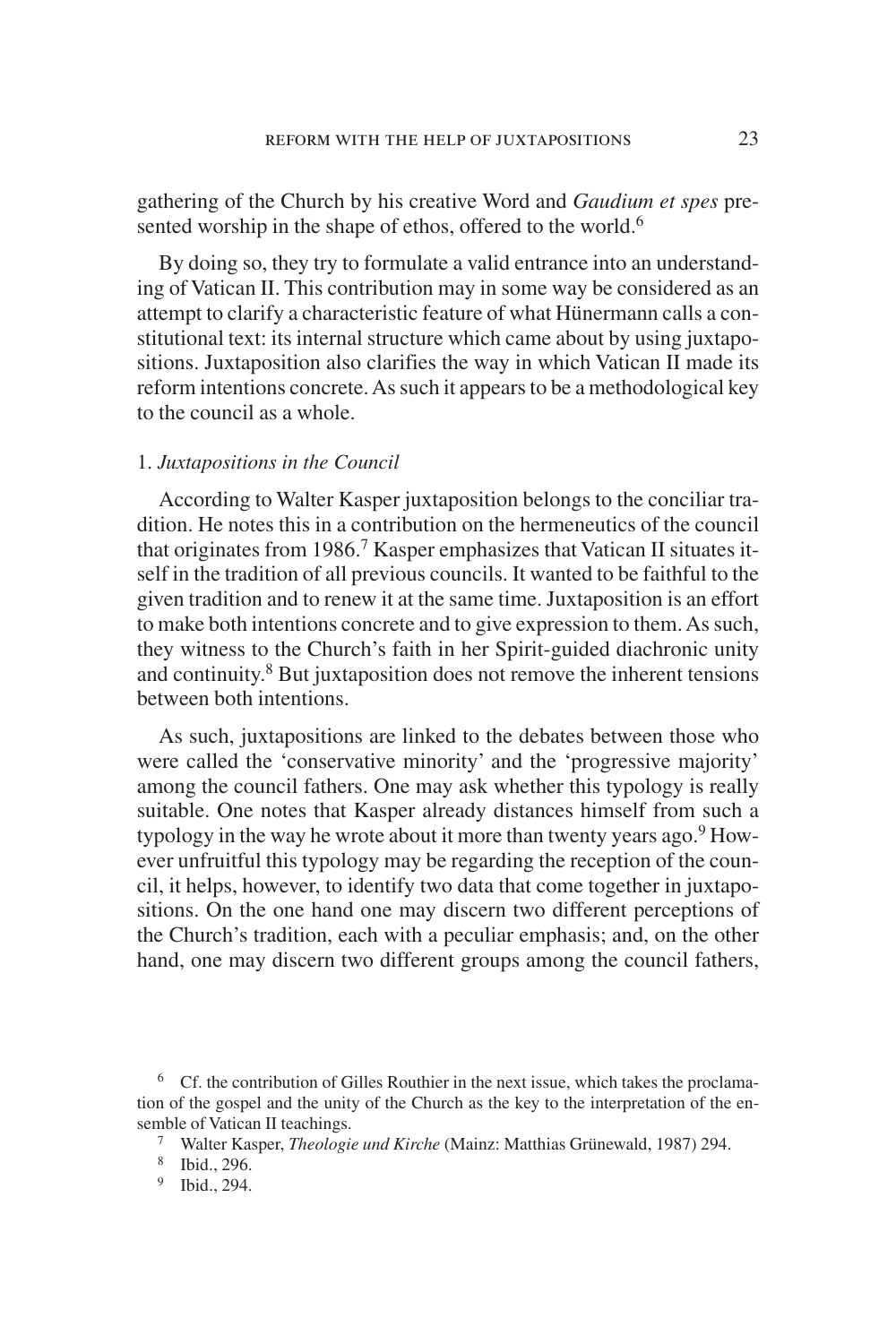whose mutual relationship is characterized by the words 'majority' and 'minority.'<sup>10</sup>

It is well-known which sources came together in the conciliar debates and found their way into the conciliar texts. Usually one mentions the biblical, patristic, and high scholastic *ressourcement* on the one hand, and the post-tridentine, and especially neo-scholastic theology, and ultramontane church life on the other. The majority of the council fathers had been educated in the post-tridentine Church and neo-scholastic theology, which is the so-called 'younger tradition.'At least initially it was considered to be 'tradition' *tout court* in the heart and the mind of many bishops; yet they welcomed the regained and refreshing insights from the 'older tradition.' The minority did not want the 'younger tradition' to be forgotten or disregarded.11 However, not only biblical, patristic, or medieval sources supplied the council with incentives in view of reform and renewal. In this respect also we should mention the experiences that the fathers brought from their dioceses, especially in the areas of ecumenism and mission. What would have come of ecumenism, for instance, if the bishops had not brought concrete experiences with other Christians and their churches and ecclesiastical communities from their dioceses?

In juxtapositions both sources are joined. By doing so, the council inserted renewal into the well-known and likewise affirmed tradition. Juxtaposition may be considered to be the reform strategy of Vatican II. It manifests itself in the council in several ways.

First, juxtaposition can be discovered in a statement. A classic example is the well-known statement on the relationship between the common priesthood of the faithful and the ministerial or hierarchical priesthood in *Lumen gentium* 10.<sup>12</sup> In this case, a renewed biblical awareness of the priestly features of the people of God as a whole (1 Peter 2,4–10; Apoc. 1,6; 5,9–10) is connected to Pope Pius XII's attention to the essential difference between these kinds of priesthood, articulated in the encyclical *Mediator Dei* (1947) and the allocution *Magnificate Dominum* (1954). In the statement a syntactical construction involving a main clause and a

<sup>10</sup> Rush, *Still Interpreting Vatican II*, 27–30.

<sup>11</sup> Kasper, *Theologie und Kirche*, 294.

<sup>12</sup> Cf. Henk Witte, "The Local Bishop and Lay Pastoral Workers: A Newly Created Function in the Church and Its Impact on Episcopal Collegiality," *The Jurist* 69 (2009) 89–92.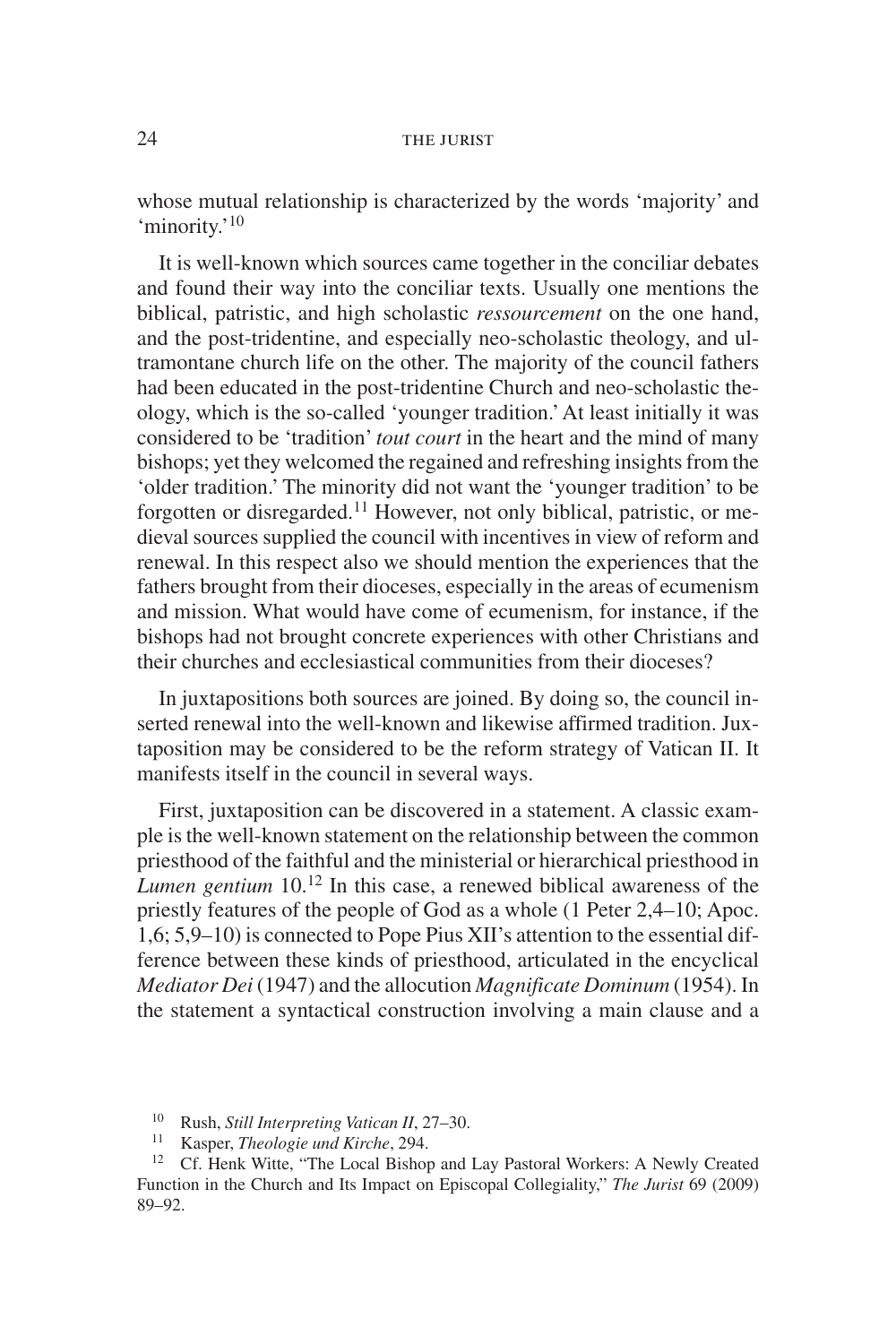subordinate clause reflects the juxtaposition. This subordinate clause refers to the 'younger tradition.' The syntactical structure suggests that the subordinate clause has a concessive meaning (*licet*). However, does this imply that the council wanted to make a concession towards a worried minority in order to achieve as broad a consensus as possible? Or should the content of the subordinate clause be considered as a condition in the margins, which should not be neglected? Another well-known example of juxtaposition within a statement is the *subsistit in* statement in *Lumen gentium* 8. This sentence has the same syntactical construction. In it the same conjunction *licet* (although) functions as the link between a main clause which points to Vatican I and post-tridentine Catholicism and a subordinate clause that reflects ecumenical experiences.

Also the paragraphs of a given number in a conciliar text can be related to one another with the help of juxtaposition. An example is *Lumen gentium* 13 on the universality or catholicity of the Church. The first paragraph of this number outlines the more quantitative understanding of universality (*universalitas*), which was so often emphasized in posttridentine apologetics, while its second paragraph sketches a regained communicative understanding of catholicity (*catholicitas*), which characterized the Church in patristic times.<sup>13</sup>

Sometimes a statement in itself does not show signs of juxtaposition. However, in examining its genesis one may discover that juxtaposition unquestionably played a role. In this respect the statement on the 'hierarchy' of truths (*Unitatis redintegratio* 11) is an example. In the two main texts that contributed to the insertion of this statement into the Decree on Ecumenism, the intervention of Archbishop Pangrazio of Gorizia on November 25, 1963<sup>14</sup> and *modus* 49,<sup>15</sup> one finds a reference to the obligation to believe all revealed truths. The awareness of a hierarchy of truths does not undermine this obligation at all, but this is said in a reassuring

<sup>13</sup> Cf. Henk Witte, "Orthodoxie en katholiciteit," in F.A. Maas, H.P.J. Witte and P.A. Nissen, *Orthodoxie en belevend geloven: Symposium ter gelegenheid van het gouden priesterjubileum van Ton Baeten o.praem., emeritus-abt van de Norbertijner Abdij te Heeswijk-Dinther* (Tilburg: Theologische Faculteit Tilburg, 2006) 25–49; Peter De Mey, "Is the Connection of 'Catholicity'and 'Globalization'Fruitful? An Assessment of Recent Reflections on the Notion of Catholicity," *Bulletin ET* 13 (2002) 169–181; idem, "Eenheid in verscheidenheid: Het katholiciteitsbegrip van Vaticanum II," in *De 'K' van Kerk: De pluriformiteit van katholiciteit*, ed. Peter De Mey and Pieter De Witte (Antwerp: Halewijn, 2009) 31–46.

<sup>14</sup> *Acta synodalia* II, V, 687–689.

<sup>15</sup> *Acta synodalia* III, VII, 419.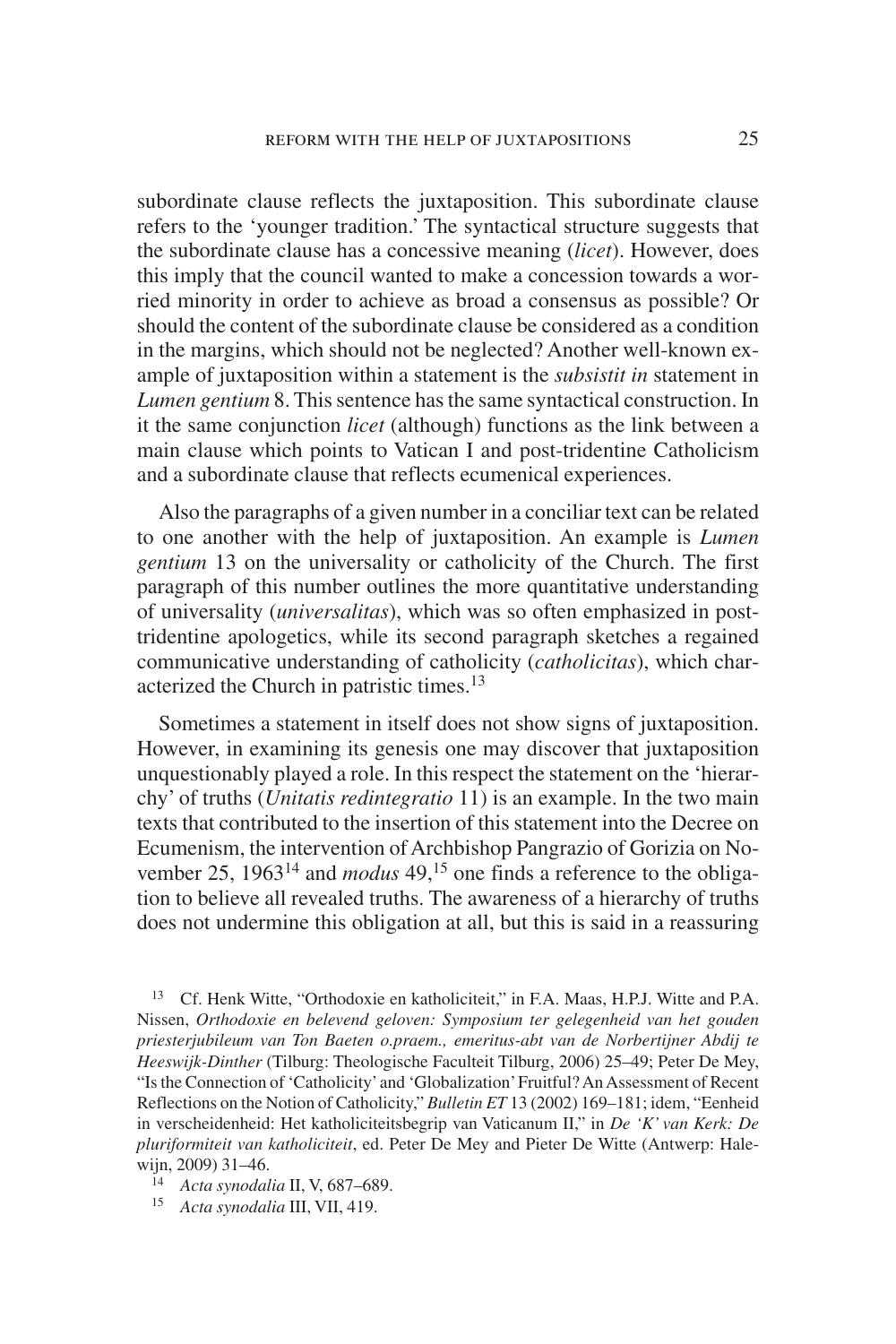way that is introduced with the conjunction *etiamsi* (Pangrazio) or *quamvis* (*modus* 49). It brings to mind the 1928 encyclical *Mortalium animos* that underlines the obligation to believe all revealed truths, regardless of their content, because of the authority of God who reveals them. In the genesis of the statement, this reference to the 'younger tradition' is linked to Thomas Aquinas' insight about the difference between truths which belong to the order of the ultimate goal, and truths which belong to the order of the means of salvation.<sup>16</sup>

The relation between paragraph numbers or even between chapters of conciliar documents can be perceived as juxtapositions. An example is the seventh chapter of *Lumen gentium* which links renewed insight on the eschatological nature of the pilgrim Church, articulated in number 48, with the traditional eschatology of the neo-scholastic handbooks and with the practice of the veneration of saints at the end of the same number 48 and in the following numbers. Even documents as a whole can be considered to be in a juxtapositional relationship. In a sense, this might be said about the relation between *Unitatis redintegratio* and *Orientalium Ecclesiarum* and even about the relation between *Lumen gentium* and *Gaudium et spes*.

It would be interesting to enumerate a list of all the juxtapositions in the Second Vatican Council. A summary of the several issues of renewal the council initiated could function as a point of departure. For instance, Edward Schillebeeckx offered such a summary shortly after the council.17 However, whoever engages in a more profound study of the documents of the council will discover even more juxtapositions.<sup>18</sup> Their number is not the most important question. What is more important is the question of how to interpret them. What has happened in this respect during the post-conciliar period?

<sup>16</sup> Henk Witte, *"Alnaargelang hun band met het fundament van het christelijk geloof verschillend is": Wording en verwerking van de uitspraak over de 'hiërarchie' van waarheden van Vaticanum II* (Tilburg: Tilburg University Press, 1986) 45–57 and 82–91; idem, "Vatikanum II *Revisited*: Kontext und Entstehung der Aussage über die 'Hierarchie' der Wahrheiten," *Bijdragen* 68 (2007) 445–477, especially 459–462 and 468–474.

<sup>17</sup> Edward Schillebeeckx, *Het Tweede Vaticaans concilie* (Tielt/Den Haag: Lannoo, 1966).

<sup>18</sup> Xaverius Ochoa, *Index verborum cum documentis Concilii Vaticani Secundi* (Roma: Commentarium pro Religiosis, 1967) regrettably does not allow for a search for words as *licet*, *etiamsi*, *quamvis*, *autem*.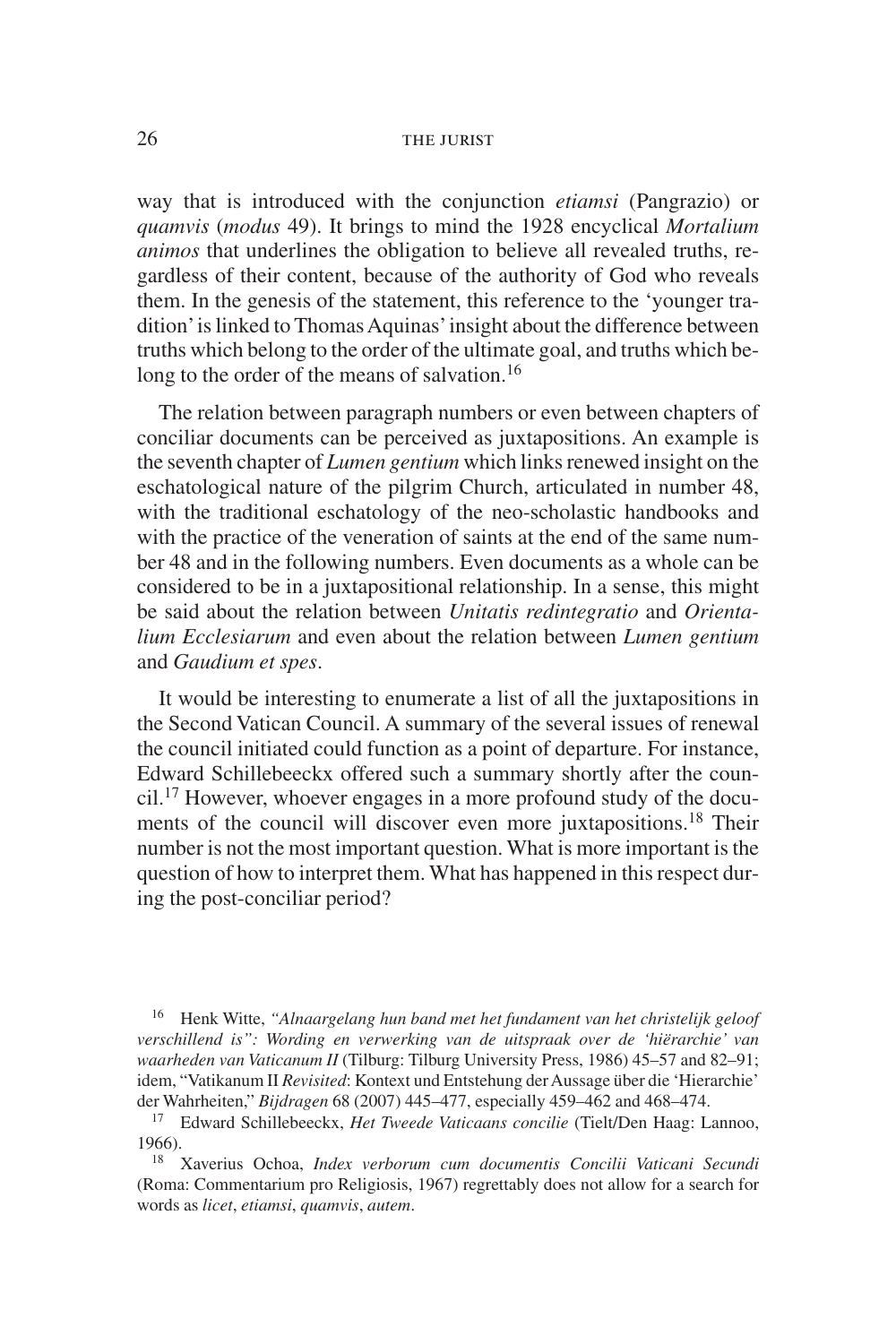#### 2. *Post-conciliar efforts to deal with juxtapositions*

In 1987, over twenty years after the council ended,Walter Kasper discerned three phases in its reception. After a first phase of enthusiasm (*Überschwang*), says Kasper, following Hermann Josef Pottmeyer, came a second phase of disappointment about reform and renewal not coming true. This phase was characterized by increasing polarization and paralyzing stalemates. Kasper saw a third phase dawning at the time which would return to the council itself and its documents in order to transcend the aforementioned stalemates and polarization.<sup>19</sup> Seventeen years later in 2004, Karl Cardinal Lehmann affirmed the phases Kasper discerned. However, he drew our attention also to a subsequent phase in which a new generation itself has to discover the impulses of Vatican II that are still valid 20

What happened as regards the phenomenon of the conciliar juxtapositions in particular during these phases? Several observations can be noted.

First, one may notice a reversal of the emphasis as regards the different parts that Vatican II placed together. Whereas the council gave expression to the emphasized part of a juxtaposition in a main clause, and to the other part in a subordinate clause, in the post-conciliar reception of such points by the magisterium, sometimes these relationships appear to be reversed.<sup>21</sup> This does not happen without a reason. A context-given development or debate can provoke such a reversal. An example can be found in the reception of the statement on the 'hierarchy' of truths. In number 4 of the June, 24, 1973 declaration *Mysterium Ecclesiae* regarding certain errors on the Catholic doctrine on the Church, the Congregation for the Doctrine of the Faith declared that it is true that there exists a hierarchy of truths, but that all dogmas, as they are revealed, have to be believed with the same divine faith. The reversal of the juxtaposition is expressed in Latin by using the words *profecto* and *autem*. <sup>22</sup> The empha-

<sup>19</sup> Kasper, *Theologie und Kirche*, 190–191.

<sup>20</sup> Lehmann, "Hermeneutik für einen künftigen Umgang mit dem Konzil," 86.

<sup>21</sup> Of course the council has also been received by theologians. A reversal of a juxtaposition can also be found in their work.

<sup>22</sup> *Acta Apostolicae Sedis* 65 (1973) 402, nr. 4: "Exsistit profecto ordo ac veluti hierarchia dogmatum Ecclesiae, cum diversus sit eorum nexus cum fundamento fidei. Haec autem hierarchia significat quaedam ex dogmatibus inniti aliis tamquam principalioribus iisdemque illuminari. Omnia autem dogmata, quippe quae revelata sint, eadem fide divina credenda sunt."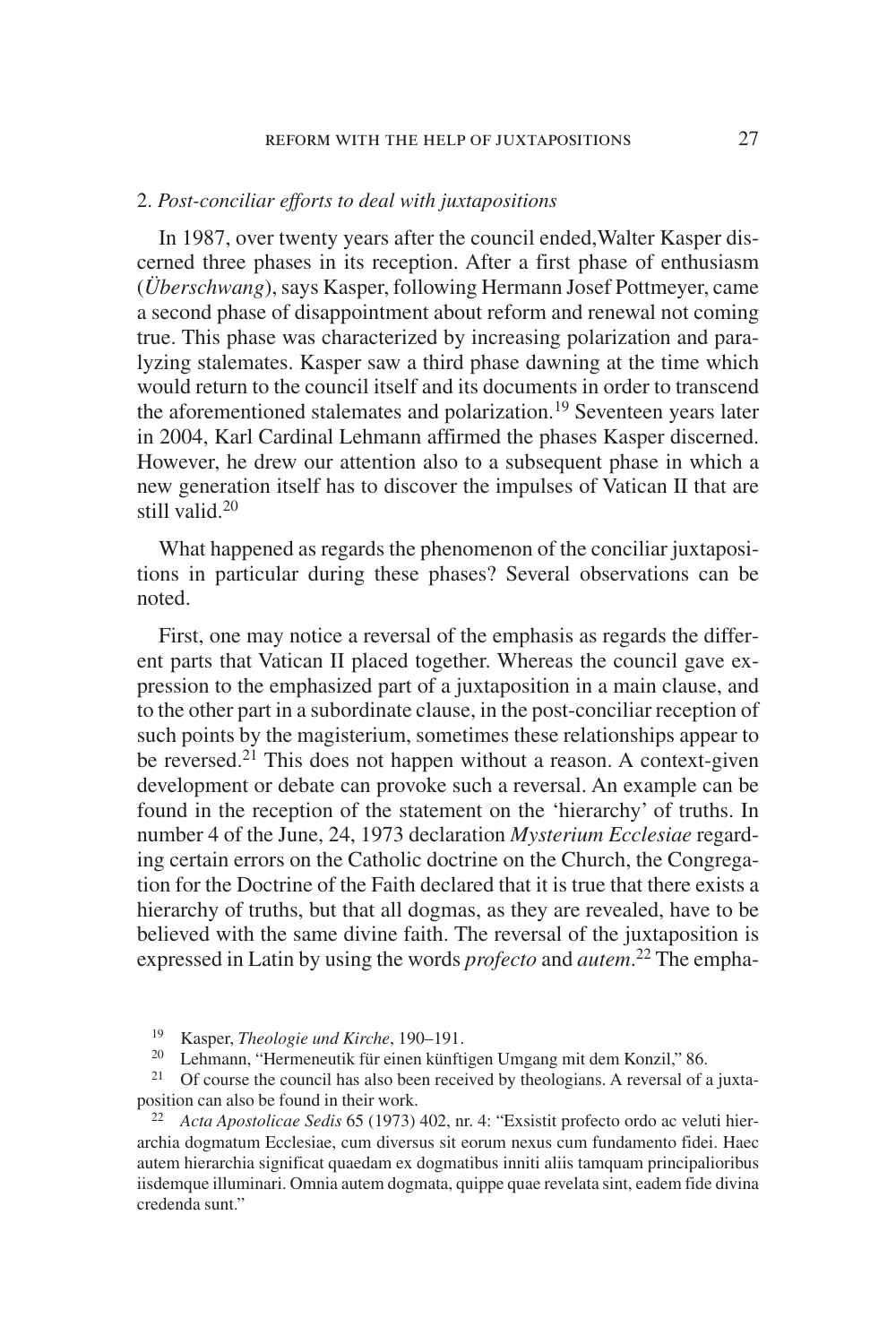sis of *Mysterium Ecclesiae* on the revelation of all truths and the duty to believe them creates the impression of a regression to the position of *Mortalium animos* and a reduction of the statement on the 'hierarchy' of truths to a concession. What was going on contextually? *Mysterium Ecclesiae* articulated the magisterial position regarding Hans Küng's *Anklage* against the Roman use of infallibility. The debate he provoked shaped a new situation that accounted for this reversal.<sup>23</sup> Another example concerns the relation between the togetherness of the common priesthood and the ministerial priesthood on the one hand and their essential difference on the other. In this case the shortage of priests along with the danger of a parallel lay clergy led to a reversal. $^{24}$ 

Such a reversal of the relations within juxtapositions does not take away their inherent tensions. On the contrary, it confirms them. Moreover, it gives an impression of a change in the relationship between the majority and the minority and even suggests a return to a pre-conciliar state of affairs. That impression could be valid and justifies a critical assessment of the teaching at stake. From a hermeneutical point of view, what is going on in a specific ecclesial context necessarily always influences the understanding of, in this case, conciliar texts. At least, one cannot deny the influence of contextual developments or presuppose they are neutral. Does this imply that a reversal of the relations within a juxtaposition, by the very fact that it is proposed by the teaching authority as in the above mentioned cases, takes precedence? One cannot affirm and one cannot deny this question as long as the typical nature of a juxtaposition is not understood.

A second phenomenon concerns the development of the tensions given within juxtapositions into institutional perspectives. A well-known example is the polarity between *Concilium* and *Communio*. This polarity does not consist only in the existence of two periodicals, but also in the existence of two ecclesiastical networks of like-minded faithful with considerable influence on the Church's polity and theological education. One could consider it as the institutionalizing of the way in which *Lumen gentium* and *Gaudium et spes* are perceived to approach the relationship between the Church and the world, leaving open the question if this understanding is true. These documents are considered as representative of

<sup>23</sup> Witte, *"Alnaargelang hun band met het fundament van het christelijk geloof verschillend is,"* 218–223.

<sup>&</sup>lt;sup>24</sup> Witte, "The Local Bishop and Lay Pastoral Workers," 89–92.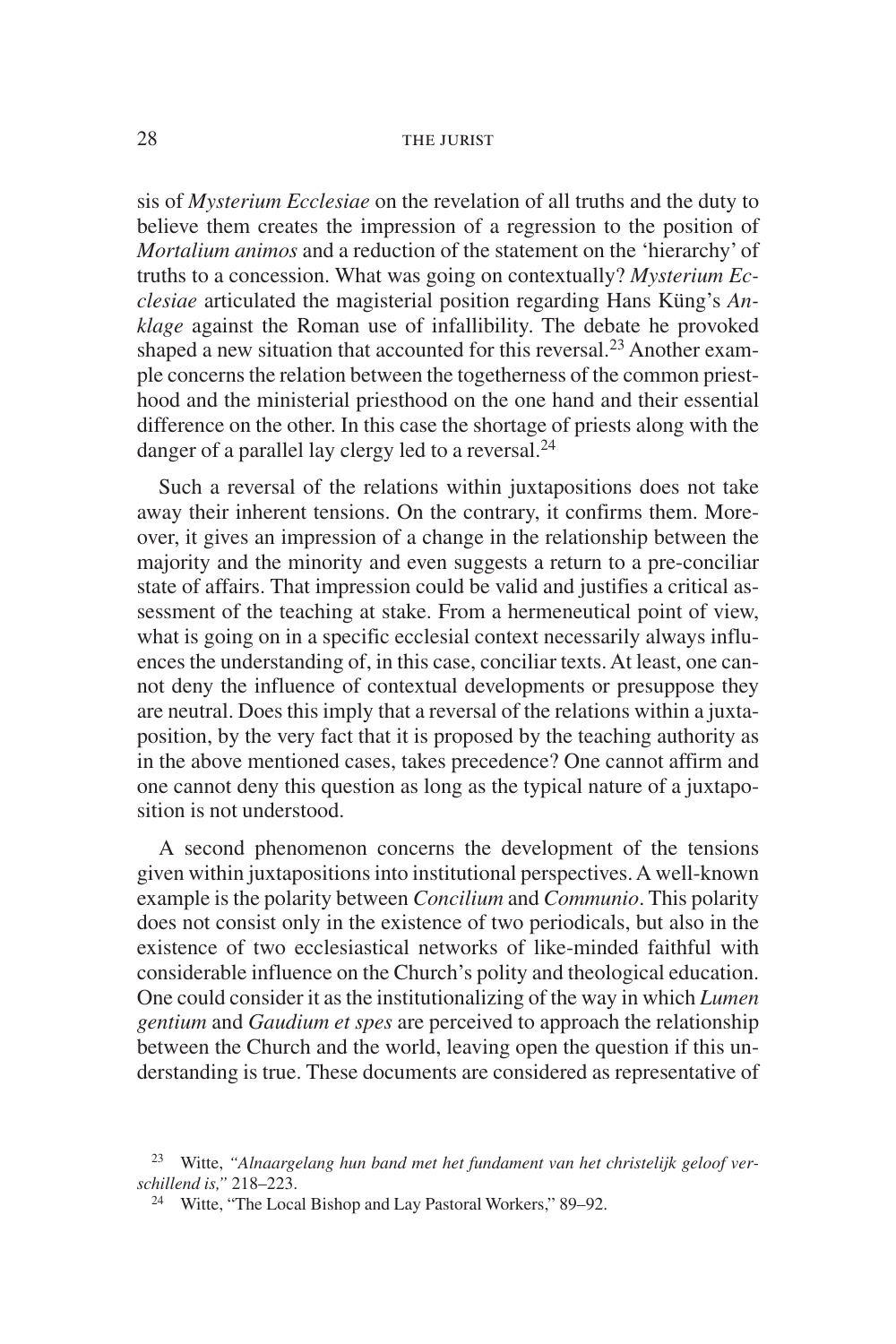two well-defined ways of thinking. *Gaudium et spes* is perceived as viewing the Church as having primarily a receptive relationship to history, society, and culture, to other Christian churches and ecclesial communities, and to other religions. However, *Lumen gentium* is considered as having as its point of departure a strong awareness of the Church's identity and looking at the world from that perspective.<sup>25</sup> One notices a similar phenomenon of institutionalizing in theology. Different disciplines are specialized in terms of the issues which *Lumen gentium* discusses, and in light of the topics and way of thinking exemplified in *Gaudium et spes*. Ecclesiology, strictly speaking, and pastoral or practical theology especially grew apart. However, there are exceptions, as, for instance, Elmar Klinger and Hans-Joachim Sander who focus attention on their interconnectedness.26

A third phenomenon concerns the expectation of integration that juxtaposition raises. According to Cardinal Walter Kasper, juxtapositions belong to the main difficulties of council hermeneutics. Many texts were perceived as an unmediated (*unvermittelt*) side by side presentation of 'conservative' and 'progressive' statements.<sup>27</sup> This lack of mediation raised the expectation that integration in theory and practice had to be done in the post-conciliar period. This view presupposes an image of the council as a meeting which didn't succeed in doing so, as if the resolving

<sup>25</sup> An example of the receptive relationship of the Church to the world etc. is the word 'in' in the title of the Pastoral Constitution on the Church in the modern world. It says that the Church does not perceive itself as opposed to the world but rather as situated in a given setting. Cf. Hans-Joachim Sander, "Theologischer Kommentar zur Pastoralkonstitution über die Kirche in der Welt von heute," in *Herders Theologischer Kommentar zum Zweiten Vatikanischen Konzil* Bd. 4, ed. Peter Hünermann and Bernd Jochen Hilberath (Freiburg-Basle-Vienna: Herder, 2005) 704–710. A distinct example of this approach is *Gaudium et spes* 44. That the distinction between *Lumen gentium* and *Gaudium et spes* is not as strict as is sometimes supposed is evident, for instance, in the second part of *Lumen gentium* chapter II that also articulates an open and receptive attitude of the Church to other Christian or non-Christian traditions. This was due to the preparatory contributions of Yves Congar among others. See also, for example, *Lumen gentium* 13, which reflects the intervention of Antonius Grauls, archbishop of Gitega on behalf of the bishops' conference of Burundi and Rwanda (*Acta syndalia* II, II, 69–70, 161–162, 260). He stressed the Church's fostering and taking to herself of "the ability, riches and customs in which the genius of each people expresses itself," insofar as they are good.

<sup>26</sup> Elmar Klinger, *Armut: Eine Herausforderung Gottes: Der Glaube des Konzils und die Befreiung des Menschen* (Zürich: Benziger, 1990). Concerning Sander, see his above mentioned commentary on *Gaudium et spes*.

<sup>27</sup> Kasper, *Theologie und Kirche*, 293–294.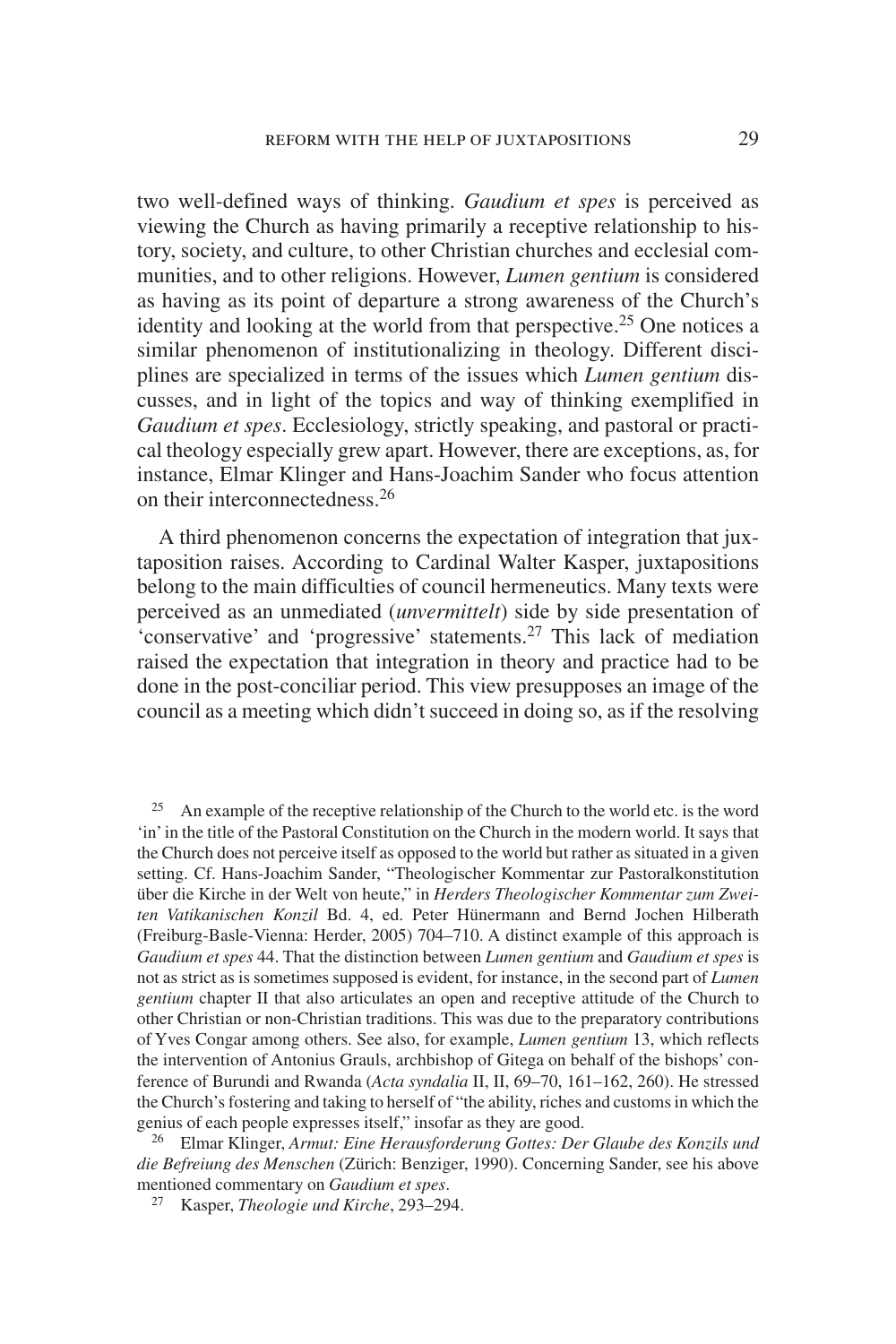of tensions in a harmonious synthesis belongs to what one may expect from a council.

Closely connected to this approach to juxtapositions is their perception as a form of compromise. Max Seckler, followed by Otto Hermann Pesch, discerned several types of compromise: compromise as an agreement concerning content (*Sachkompromiß*), compromise as a form of postponement or delay (*dilatorisches Kompromiß*) in which matters of faith were considered to be complementary rather than contradictory, but reaching a compromise during the council itself appeared to be impossible and was postponed, and compromise as 'contradictory pluralism' (*kontradiktorisches Pluralismus*). Juxtaposition is considered to be a compromise of the last type.28 Pesch explains this type of compromise as a materially not entirely balanced result of group dynamics and negotiations.29 This perception is in danger of reducing the council to a matter of higher church politics and negotiations between parties, and forgetting its nature as a gathering in the Holy Spirit in view of finding the truth. Therefore, it is with good reason that Peter Hünermann distances himself from this perception.<sup>30</sup> According to him, those in favor of this perception not only "tend to regard a stark contrast between majority and minority at the Council as a starting point of their interpretation," moreover, they misconceive the genre of the texts of the council. They expect a genre, which has "the form of a law or a judgment" and don't recognize its very nature as a constitutional text.

These phenomena of the post-conciliar period dealing with the juxtapositions in the corpus of texts of the council seriously challenge the interpretation of Vatican II. What possibilities may one discern in dealing with them?

#### 3. *Juxtapositions as a challenge to the interpretation of Vatican II*

The challenge juxtapositions pose to the interpretation of the documents of the Second Vatican Council requires a systematic theological

<sup>28</sup> Max Seckler, "Über den Kompromiß in Sachen der Lehre," in idem, *In Spannungsfeld von Wissenschaft und Lehre: Theologie als schöpferische Auslegung der Wirklichkeit* (Freiburg-Basle-Vienna: Herder, 1980) 99–103, 212–215; Otto Hermann Pesch, *Das Zweite Vatikanische Konzil (1962–1965): Vorgeschichte–Verlauf–Ergebnisse–Nachgeschichte* (Würzburg: Echter, 19942) 151–154. Cf. also Rush, *Still Interpreting Vatican II*, 28.

<sup>29</sup> Pesch, *Das Zweite Vatikanische Konzil*, 151.

<sup>30</sup> Hünermann, "The Ignored 'Text,' " 119 and 128–129.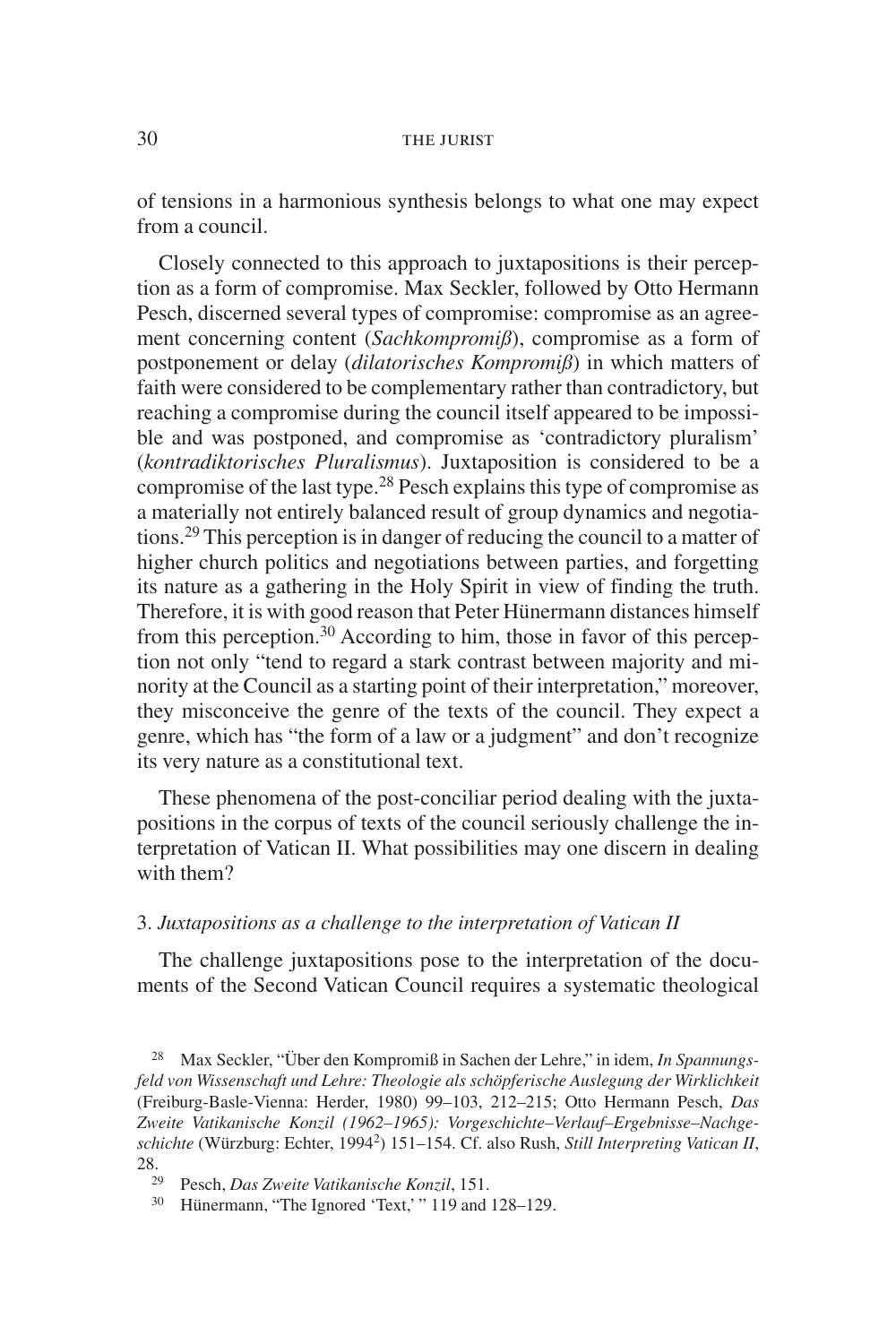rather than a historical theological approach to the council. After all, the main question of a historical theological approach pertains to what is 'old' and what is 'new' and how the one leads to the other.<sup>31</sup> Such an approach would result in a repeated awareness of the composition of a given juxtaposition, and an affirmation of its inherent tensions. A systematic theological approach can point to a way of dealing with juxtapositions which shows interesting prospects. As in exegesis, the historical critical method must be completed by using other methods of reading and interpreting Scripture, thereby integrating the strength of the historical critical method with a perspective that also surpasses it.

In this respect, Cardinal Lehmann gives us three very valuable indications.32 First, he recommends reading the texts in their comprehensive complexity and not reducing this complexity to a well-determined perspective, which, after all, cannot avoid an eclectic reading. Secondly, he asks us not to overlook the tensions within a statement, but to hold them together, regardless if these tensions are raised by the subject matter the council discussed or by the process of dealing with it. Thirdly he asks us not to read the texts as the solution of a problem, but as guard-rails "which set boundaries from outside in order to mark the inner space all the better in which a solution must be found in the future."33 What could he mean by such an understanding of juxtaposition as "marking the inner space"?

Cardinal Lehmann suggests reading the juxtaposed tensions within a text as limitations that open an inner space. His suggestion presupposes that a doctrinal statement contains not only a positively affirmed doctrinal content, but also a rule. Here we touch the question of what is the actual status of doctrine. Christoph Theobald asks, "Is doctrine not rather *one* way of establishing, in different contexts, conditions under which the kerygmatic or pastoral event can be truly produced, in all its dimensions, at the very heart of tradition?"<sup>34</sup> On the one hand rules are not to be violated, and on the other, they specify the space for creativity. Some-

<sup>31</sup> Cf. Hermann Joseph Pottmeyer, "Kontinuität und Innovation in der Ekklesiologie des II. Vatikanums: Der Einfluss des I. Vatikanums auf die Ekklesiologie des II. Vatikanums und Neurezeption des I. Vatikanums im Lichte des II. Vatikanums," in *Kirche im Wandel: Eine kritische Zwischenbilanz nach dem Zweiten Vatikanum*, ed. G. Alberigo, Y. Congar & H.J. Pottmeyer (Düsseldorf: Patmos,1982) 89–110.

 $32$  Lehmann, "Hermeneutik für einen künftigen Umgang mit dem Konzil," 76–77.

<sup>33</sup> Ibid., 77: ". . . die nach Außen hin abgrenzen, um besser den inneren Raum zu markieren, innerhalb dessen die Lösung erst noch gefunden werden muss."

<sup>34</sup> Theobald, "The Theological Options of Vatican II," 96.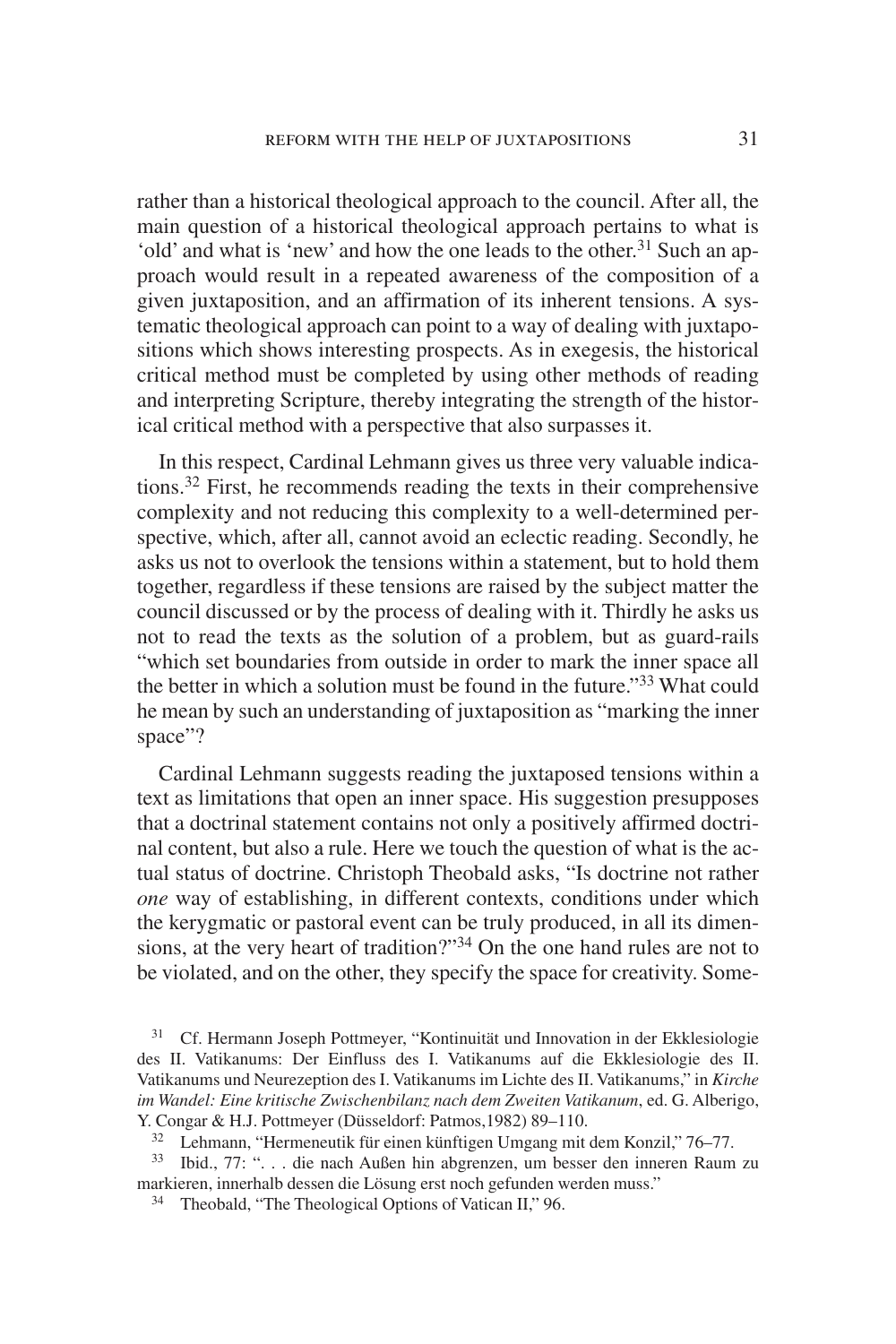thing similar happens in liturgy. With the help of the theology of the Lutheran liturgical theologian Gordon W. Lathrop, Steffen Lösel characterizes Christian worship as a whole, composed of a few basic elements with a biblical basis, "set next to or juxtaposed to each other in a purposeful, creative and dialectic tension: various biblical texts being read out loud, a public act of interpretation, a bath, a simple common meal, intercession for the world, and the sending out of food to feed the poor, to name just the central ones." According to Lösel, this structure of the liturgy allows us to see, "how the Holy Spirit addresses the Christian assembly in and through human words and symbols, without ever being identified with any one of the holy things." $35$ 

This parallel to juxtaposition in liturgy raises the question of how to deal with the open space and the tensions in statements of the council. Should we fill in the space or feel the space? Some examples may help to give us some indications.

Cardinal Lehmann presented an example in his opening speech at the 2007 autumn gathering of the German Bishops' Conference. In his speech he commented on the question of the *subsistit in* as a result of the *Responses to Some Questions Regarding Certain Aspects of the Doctrine on the Church* of the Congregation for the Doctrine of the Faith.<sup>36</sup> The example concerns the much disputed statement that the Church of Christ subsists in the Catholic Church, although many elements of sanctification and of truth are found outside of its visible structure (*Lumen gentium* 8). Read as juxtaposition this statement requires us not to deny the teaching of the subsistence of the Church of Christ in the Catholic Church, for instance by denying or relativizing this teaching on the one hand, nor to deny the teaching of the presence of many elements of sanctification and of truth outside the Catholic Church on the other. The latter would be the case, if one would deny the presence of elements of salvation and of truth in other churches or ecclesiastical communities or when one would con-

<sup>35</sup> Steffen Lösel, "Guidance from the gaps: The Holy Spirit, ecclesial authority, and the principle of juxtaposition," *Scottish Journal of Theology* 59 (2006) 140–158 at 154. Lösel refers to Gordon W. Lathrop, *Holy Things: A Liturgical Theology* (Minneapolis: Fortress Press 1993); idem, *Holy People: A Liturgical Ecclesiology* (Minneapolis: Fortress Press, 1999); idem, *Holy Ground: A Liturgical Cosmology* (Minneapolis: Fortress Press, 2003).

<sup>36</sup> Karl Kardinal Lehmann, "Zum Selbstverständnis des Katholischen: Zur theologische Rede von Kirche: Eröffnungs-Referat bei der Herbst-Vollversammlung der Deutschen Bischofskonferenz am 24. September 2007 in Fulda," http://dbk.de/imperia/md/ content/pressemitteilungen/2007–2/2007–065a\_eroeffnungsreferat-lehmann.pdf.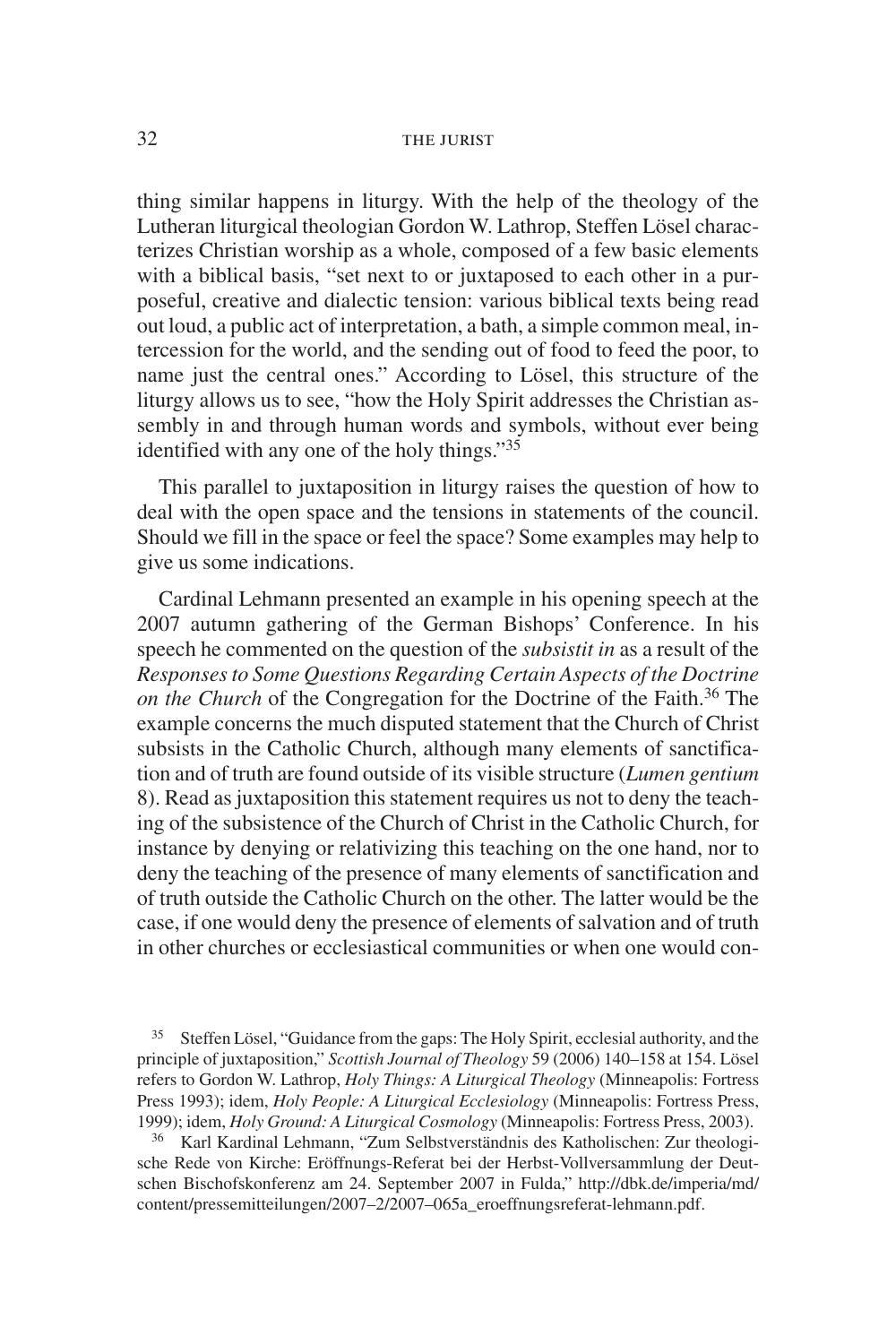sider the position of the Catholic Church in a similar way without any differentiation. How can the open space in between both teachings do its work? At the second 'Receptive Ecumenism and Catholic Learning' Conference at Durham, January 2009, Ormond Rush offered a valuable example. He discussed the Catholic teaching on *sensus fidei* and *consensus fidelium* in *Lumen gentium* 12, and sought the involvement of other churches and ecclesiastical communities in the process of finding truth on the basis of the teaching that elements of sanctification and truth are found outside the Catholic Church.<sup>37</sup>

*Lumen gentium* 8 offers another example. It contains a sentence full of tension, although in a sacramental sense rather than as the tension between a majority and a minority as other juxtapositions manifest. The council here articulates the well-known analogy between the Church and the mystery of the incarnate Word. According to the council, "the society structured with hierarchical organs and the Mystical Body of Christ, are not to be considered as two realities, nor are the visible assembly and the spiritual community, nor the earthly Church and the Church enriched with heavenly things; rather they form one complex reality which coalesces from a divine and a human element." The council does not clarify how to understand this "one complex reality," or its coalescence from a divine and a human element, positively. The comparison to the Chalcedonian dogma on Christ's two natures can be of some help here. The short formula "without confusion, without change, without division, without separation" contains four rules. It puts into words four don'ts, four boundaries we may not violate. It asks us not to confuse the divine and the human elements, as they differ. It asks us not to change the one into the other. It asks us not to divide the elements which are divine and those which are human. And it asks us not to think of them as remote from each other to such a degree that they never can come into contact.<sup>38</sup> When these four don'ts are respected and analogically applied to the Church, the structure of her sacramentality is disclosed.

#### 4. *Conclusion*

The Second Vatican Council is full of juxtapositions. They characterize the debates during the council and the way in which it phrased its faith insights. Juxtapositions could be understood as a trace of unre-

 $37$  The contribution from Rush is not available on the congress website (http://www.centreforcatholicstudies.co.uk/?page\_id=224), visited December 6, 2010.

<sup>38</sup> Wiel Logister, *Contouren van God* (Averbode: Altiora, 2004) 214–220.